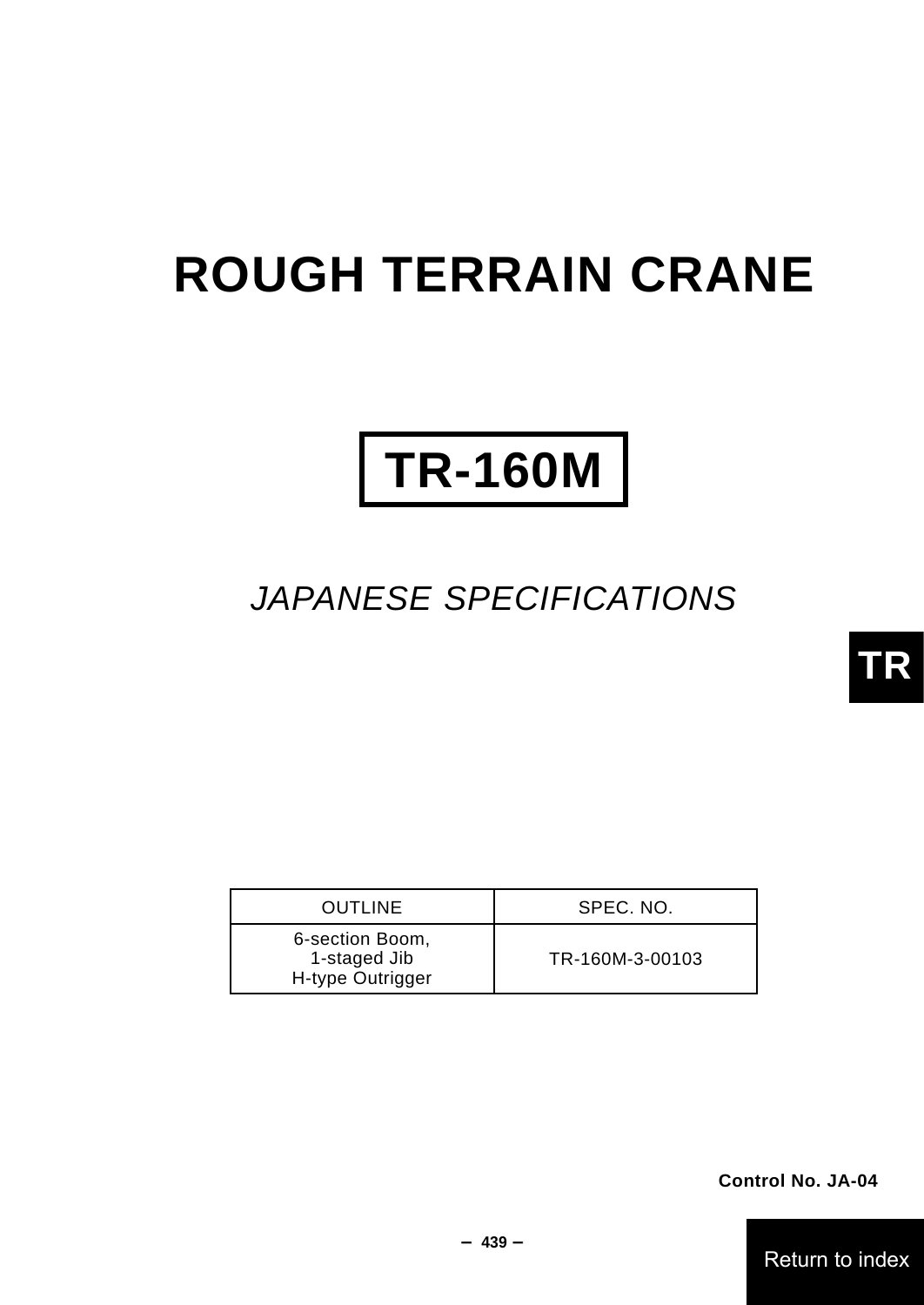## **TR-160M**

## CRANE SPECIFICATIONS

#### **CRANE CAPACITY**

| 6.5m              | <b>Boom</b> | 16,000kg | at 3.0m       | ( 6part-line) |
|-------------------|-------------|----------|---------------|---------------|
| 10.7 <sub>m</sub> | <b>Boom</b> | 12,000kg | at 4.0m       | ( 6part-line) |
| 14.9m             | <b>Boom</b> | 9,000kg  | at 4.5m       | (4part-line)  |
| 19.1m             | <b>Boom</b> | 7,000kg  | at 5.5m       | (4part-line)  |
| 23.3m             | <b>Boom</b> | 5,000kg  | at 6.0m       | (4part-line)  |
| 27.5m             | <b>Boom</b> | 3,500kg  | at 7.0m       | (4part-line)  |
| 3.5 <sub>m</sub>  | Jib         | 2,000kg  | at $70^\circ$ | (1part-line)  |
| Single top        |             | 3,000kg  |               | (1part-line)  |

#### **MAX.LIFTING HEIGHT**

Boom 27.8m Jib 31.2m

#### **MAX.WORKING RADIUS**

Boom 24.0m Jib 26.1m

**BOOM LENGTH**

 $6.5m - 27.5m$ 

**BOOM EXTENSION**

21.0m

**BOOM EXTENSION SPEED** 21.0m/87s

**JIB LENGTH**

3.5m

**MAIN WINCH SINGLE LINE WINDING SPEED** 110m/min (5th layer)

**MAIN WINCH HOOK SPEED** 28.0m/min (4 part-line)

**AUXILIARY WINCH SINGLE LINE WINDING SPEED**

96m/min (3rd layer)

**AUXILIARY WINCH HOOK SPEED** 96m/min (1 part-line)

#### **BOOM ELEVATION ANGLE**

 $-2^\circ - 82^\circ$ 

**BOOM ELEVATION SPEED**  $-2^{\circ} - 82^{\circ}/35s$ 

## **SWING ANGLE**

360°continue

#### **SWING SPEED**

 $2.6$ min-1 (rpm)

**WIRE ROPE**

Main Winch

14mm x 155m (Diameter x Length) Spin-resistant wire rope Auxiliary Winch

14mm x 70m (Diameter x Length) Spin-resistant wire rope

#### **BOOM**

6-section hydraulically telescoping boom of box construction (stages 2,3: synchronized; stages 4,5,6: synchronized)

#### **BOOM EXTENSION**

2 double-acting hydraulic cylinders 2 wire rope type telescoping devices With flow regulator valve with pressure compensation

#### **JIB**

Single stage which swings from and stores under the boom Triple offset (5°, 25°, 45°) type

#### **SINGLE TOP**

Mounted and fixed on the top boom section.

#### **HOIST**

Driven by hydraulic motor and via spur gear reducer. With free-fall device.

Automatic brake (with foot brake for free-fall device) 2 single winches

With flow regulator valve with pressure compensation

#### **BOOM ELEVATION**

2 double-acting hydraulic cylinders

With flow regulator valve with pressure compensation

### **SWING**

Hydraulic motor driven planetary gear reducer Swing bearing Swing free/lock changeover type

Negative brake

#### **OUTRIGGERS**

Fully hydraulic H-type (floats mounted integrally) Slides and jacks each provided with independent operation device. Fully extended width 5.2m Middle extended width 4.8m, 4.4m, 3.2m Minimum extended width 1.79m

#### **OPERATION METHOD**

Hydraulic pilot valve operation **MAX. VERTICAL LOAD CAPACITY OF OUTRIGGER** 18.3t

**POWER TAKE-OFF** PTO wet multi-plate clutch

### **HYDRAULIC PUMPS**

2 variable piston pumps 2 gear pumps

#### **HYDRAULIC OIL TANK CAPACITY** 295 liters

#### **SAFETY DEVICES**

Automatic moment limiter (AML) Swing automatic stop device Over-winding cutout device Working area control device Free-fall interlock device Outrigger extension width detector Level gauge Hook safety latch Hydraulic safety valve Telescopic counterbalance valve Elevation counterbalance valve Jack pilot check valve

#### **EQUIPMENT**

Air-conditioner with dehumidifier Hydraulic oil temperature indication lamp Radio Oil cooler Visual-type winch drum rotation indicator Operation pedals ISO arrangement: for telescoping/auxiliary hoisting TADANO arrangement: for elevating/telescoping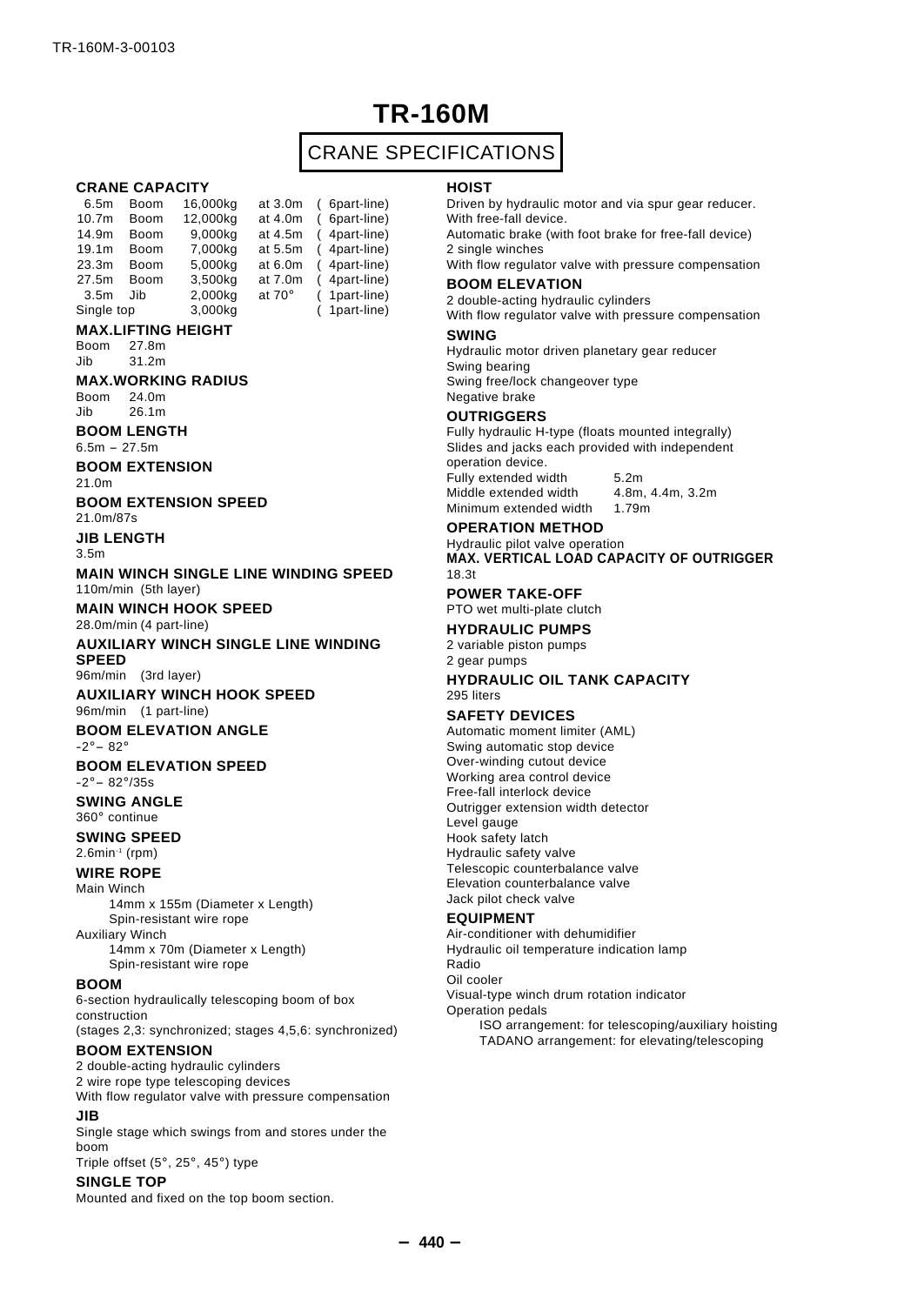## CARRIER SPECIFICATIONS | GENERAL DATA

#### **ENGINE**

Model HINO H07C-TF Type 4-cycle, 6-cylinder, direct-injection, water-cooled diesel engine (with turbo charger) Piston displacement 6,728cc

Max. output 162kW(220PS) at 2,800rpm Max. torque 657N.m (67.0kgf.m) at 1,600rpm

#### **TORQUE CONVERTER**

3-element, 1-stage unit (with automatic lock-up mechanism)

#### **TRANSMISSION**

Power shift type (wet multi-plate clutch) 4 forward and 1 reverse speeds (with Hi/Low settings)

#### **REDUCER**

Axle dual-ratio reduction

#### **DRIVE**

2-wheel drive (4X2) / 4-wheel drive (4X4) selection **FRONT AXLE**

#### Full floating type

**REAR AXLE**

#### Full floating type

**SUSPENSION**

Front Parallel leaf spring type<br>Rear Parallel leaf spring type Parallel leaf spring type

#### **STEERING**

Fully hydraulic power steering

With reverse steering correction mechanism

#### **BRAKE SYSTEM** Service Brake

Hydro-pneumatic disk brake

#### Parking Brake

Mechanically operated, internal expanding duo-servo shoe type acting on drum at transmission case rear. Auxiliary Brake

Electro-pneumatic operated exhaust brake Eddy current retarder Auxiliary braking device for operations

#### **FRAME**

Welded box-shaped structure

#### **ELECTRIC SYSTEM**

12 V DC. 2 batteries of 24V (120Ah)

#### **FUEL TANK CAPACITY**

#### 250 liters

**TIRES**

Front 325/95R24 161E ROAD<br>Rear 325/95R24 161E ROAD Rear 325/95R24 161E ROAD

#### **CAB**

One-man type With interior equipment Liquid filled rubber mounted type Fully adjustable foldable seat (with headrest and seat belt) Adjustable handle (tilt, telescoping) Intermittent type windshield/roof wiper (with washer) Power window Side visor

#### **SAFETY DEVICES**

Emergency steering device Spring lock device Rear wheel steering lock device Engine over-run alarm Overshift prevention device Parking brake alarm

#### **EQUIPMENT**

Centralized oiling device Electric mirror

#### **DIMENSIONS**

Overall length 8,520mm<br>Overall width 2.200mm Overall width

Overall height 3,140mm<br>Wheel base 3.200mm Wheel base

**WEIGHTS**

Gross vehicle weight Total 19,895kg Front 9,950kg Rear 9,945kg

#### **PERFORMANCE**

Max. traveling speed 49km/h Gradeability (tan ) 0.6<br>Min. turning radius 5.1

Tread Front 1,820mm Rear 1,820mm

5.1m (4-wheel steering) 8.7m (2-wheel steering)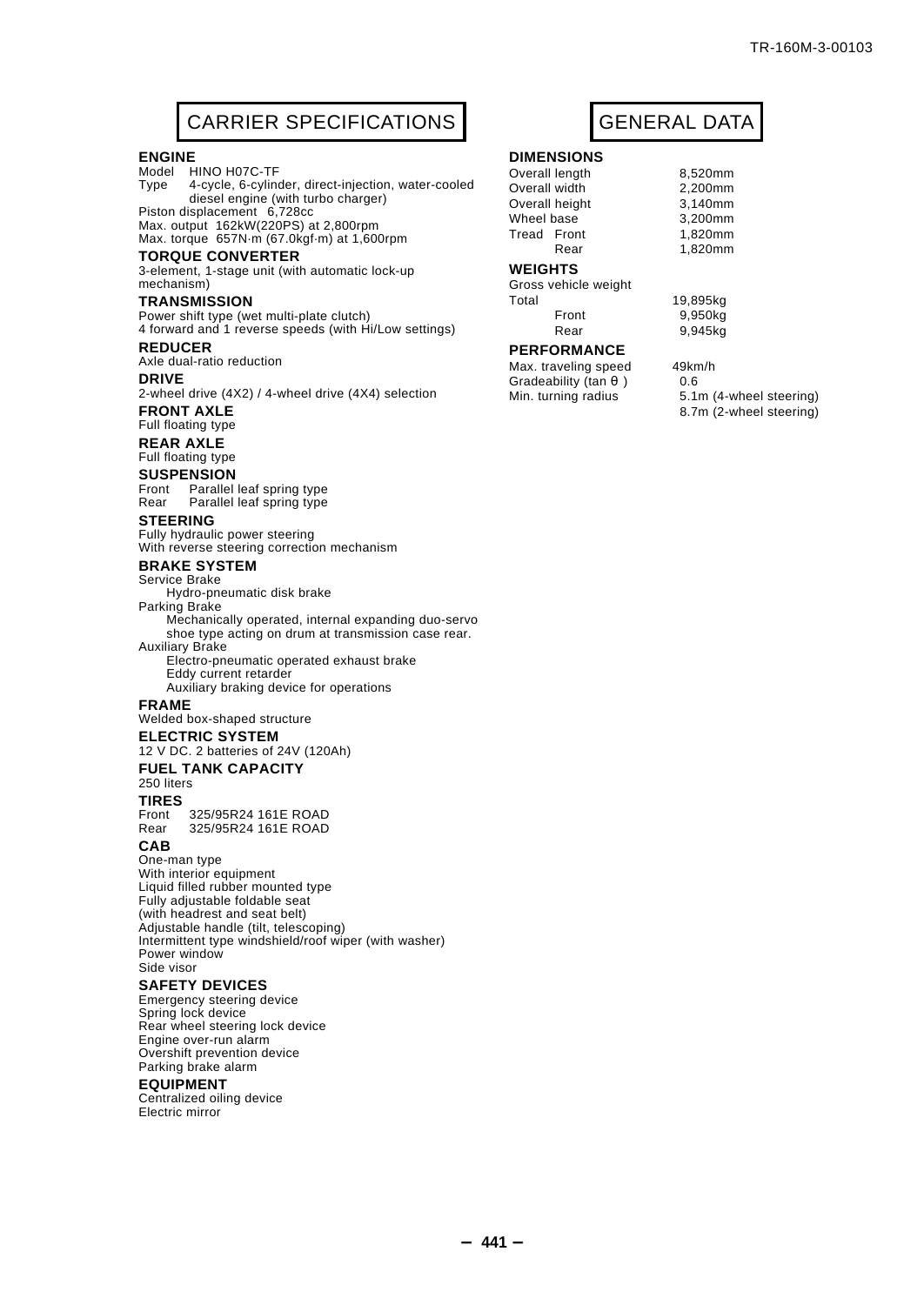## TOTAL RATED LOADS

(1) With outriggers set [BOOM]

Unit:ton

|                  | Outriggers fully extended (5.2m)<br>$-360^{\circ}$ - |        |                  |       |         |       |
|------------------|------------------------------------------------------|--------|------------------|-------|---------|-------|
| Α<br>B           | 6.5m                                                 | 10.7m  | 14.9m            | 19.1m | 23.3m   | 27.5m |
| 2.5m             | 16.00                                                | 12.00  | 9.00             | 7.00  |         |       |
| 3.0 <sub>m</sub> | 16.00                                                | 12.00  | 9.00             | 7.00  |         |       |
| 3.5m             | 14.00                                                | 12.00  | 9.00             | 7.00  | 5.00    | 3.50  |
| 4.0 <sub>m</sub> | 12.50                                                | 12.00  | 9.00             | 7.00  | 5.00    | 3.50  |
| 4.5m             | 11.50                                                | 11.10  | 9.00             | 7.00  | 5.00    | 3.50  |
| 5.0m             |                                                      | 10.25  | 8.90             | 7.00  | 5.00    | 3.50  |
| 5.5m             |                                                      | 9.40   | 8.20             | 7.00  | 5.00    | 3.50  |
| 6.0m             |                                                      | 8.80   | 7.60             | 6.60  | 5.00    | 3.50  |
| 7.0 <sub>m</sub> |                                                      | 6.75   | 6.40             | 5.80  | 4.70    | 3.50  |
| 8.0m             |                                                      | 5.30   | 5.00             | 5.00  | 4.15    | 3.35  |
| 9.0 <sub>m</sub> |                                                      | 4.30   | 4.00             | 4.25  | 3.70    | 3.00  |
| $10.0\mathrm{m}$ |                                                      | (8.7m) | 3.25             | 3.50  | 3.30    | 2.75  |
| 11.0m            |                                                      |        | 2.65             | 2.95  | 3.00    | 2.50  |
| 12.0m            |                                                      |        | 2.15             | 2.45  | 2.70    | 2.30  |
| 13.0m            |                                                      |        | 1.80             | 2.05  | 2.30    | 2.10  |
| 14.0m            |                                                      |        | (12.9m)          | 1.75  | 2.00    | 1.95  |
| 15.0m            |                                                      |        |                  | 1.45  | 1.70    | 1.75  |
| 16.0m            |                                                      |        |                  | 1.25  | 1.45    | 1.50  |
| 17.0m            |                                                      |        |                  | 1.05  | 1.25    | 1.30  |
| 18.0m            |                                                      |        |                  |       | 1.05    | 1.10  |
| 19.0m            |                                                      |        |                  |       | 0.90    | 0.95  |
| 20.0m            |                                                      |        |                  |       | 0.75    | 0.80  |
| 22.0m            |                                                      |        |                  |       | 0.60    | 0.60  |
| 24.0m            |                                                      |        |                  |       | (21.3m) | 0.45  |
| a (° )           |                                                      |        | $\boldsymbol{0}$ | 82    |         |       |

A= Boom length B= Working radius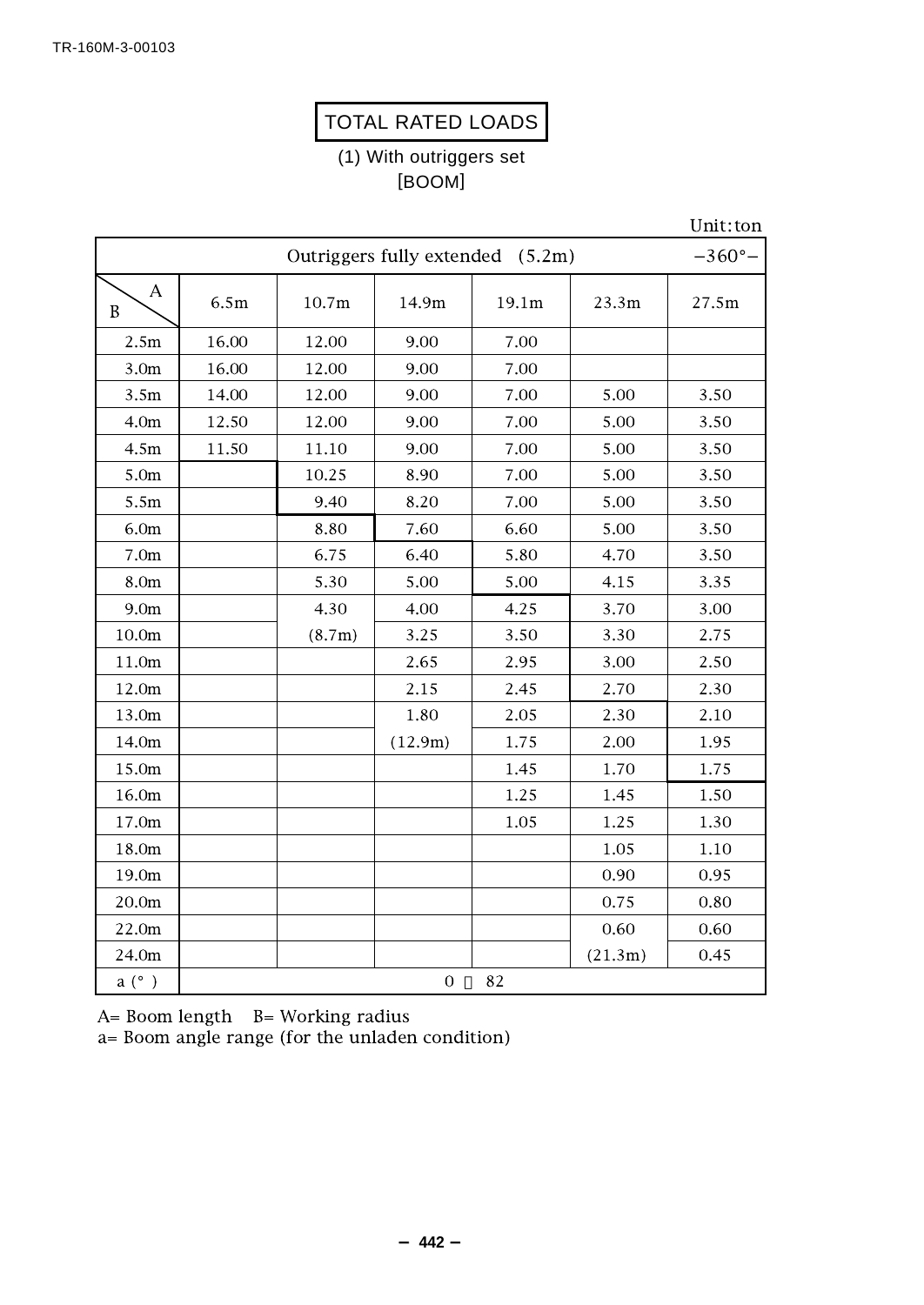## [BOOM]

Unit:ton

|                  | Outriggers middle extended (4.8m)<br>-Over sides- |                |         |       |          |          |
|------------------|---------------------------------------------------|----------------|---------|-------|----------|----------|
| А<br>B           | 6.5m                                              | 10.7m          | 14.9m   | 19.1m | 23.3m    | 27.5m    |
| 2.5m             | 16.00                                             | 12.00          | 9.00    | 7.00  |          |          |
| 3.0 <sub>m</sub> | 16.00                                             | 12.00          | 9.00    | 7.00  |          |          |
| 3.5m             | 14.00                                             | 12.00          | 9.00    | 7.00  | 5.00     | 3.50     |
| 4.0 <sub>m</sub> | 12.50                                             | 12.00          | 9.00    | 7.00  | 5.00     | 3.50     |
| 4.5m             | 11.50                                             | 11.10          | 9.00    | 7.00  | 5.00     | 3.50     |
| 5.0m             |                                                   | 10.25          | 8.90    | 7.00  | 5.00     | 3.50     |
| 5.5m             |                                                   | 9.20           | 8.20    | 7.00  | 5.00     | 3.50     |
| 6.0 <sub>m</sub> |                                                   | 7.90           | 7.60    | 6.60  | 5.00     | 3.50     |
| 7.0 <sub>m</sub> |                                                   | 5.85           | 5.85    | 5.80  | 4.70     | 3.50     |
| 8.0m             |                                                   | 4.55           | 4.50    | 4.85  | 4.15     | 3.35     |
| 9.0 <sub>m</sub> |                                                   | 3.80           | 3.55    | 3.90  | 3.70     | 3.00     |
| 10.0m            |                                                   | (8.7m)         | 2.85    | 3.15  | 3.30     | 2.75     |
| 11.0m            |                                                   |                | 2.30    | 2.60  | 2.80     | 2.50     |
| 12.0m            |                                                   |                | 1.85    | 2.15  | 2.35     | 2.30     |
| 13.0m            |                                                   |                | 1.50    | 1.75  | 1.95     | 2.10     |
| 14.0m            |                                                   |                | (12.9m) | 1.45  | 1.65     | 1.75     |
| 15.0m            |                                                   |                |         | 1.20  | 1.40     | 1.50     |
| 16.0m            |                                                   |                |         | 1.00  | 1.20     | 1.25     |
| 17.0m            |                                                   |                |         | 0.85  | 1.00     | 1.05     |
| 18.0m            |                                                   |                |         |       | 0.85     | 0.90     |
| 19.0m            |                                                   |                |         |       | 0.70     | 0.75     |
| 20.0m            |                                                   |                |         |       | 0.55     | 0.60     |
| 22.0m            |                                                   |                |         |       |          | 0.40     |
|                  |                                                   |                |         |       |          |          |
| a (°)            |                                                   | $\overline{0}$ | 82      |       | 82<br>22 | 32<br>82 |

A= Boom length B= Working radius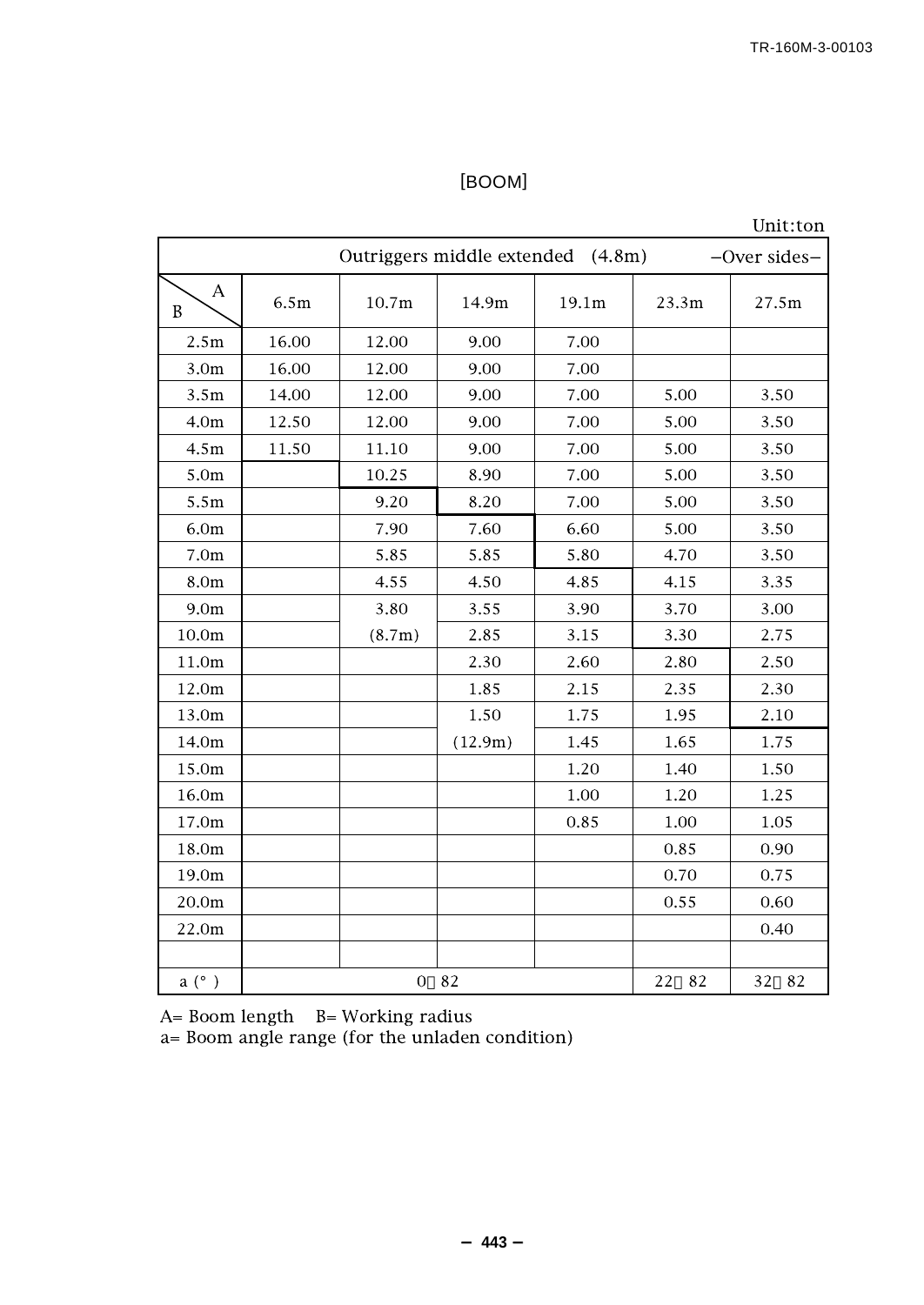## [BOOM]

#### Unit:ton

|                  | Outriggers middle extended (4.4m)<br>-Over sides- |                      |         |          |          |          |
|------------------|---------------------------------------------------|----------------------|---------|----------|----------|----------|
| А<br>B           | 6.5m                                              | 10.7m                | 14.9m   | 19.1m    | 23.3m    | 27.5m    |
| 2.5m             | 16.00                                             | 12.00                | 9.00    | 7.00     |          |          |
| 3.0 <sub>m</sub> | 16.00                                             | 12.00                | 9.00    | 7.00     |          |          |
| 3.5m             | 14.00                                             | 12.00                | 9.00    | 7.00     | 5.00     | 3.50     |
| 4.0 <sub>m</sub> | 12.50                                             | 12.00                | 9.00    | 7.00     | 5.00     | 3.50     |
| 4.5m             | 11.50                                             | 11.10                | 9.00    | 7.00     | 5.00     | 3.50     |
| 5.0m             |                                                   | 9.50                 | 8.90    | 7.00     | 5.00     | 3.50     |
| 5.5m             |                                                   | 8.05                 | 7.90    | 7.00     | 5.00     | 3.50     |
| 6.0 <sub>m</sub> |                                                   | 6.85                 | 6.70    | 6.60     | 5.00     | 3.50     |
| 7.0 <sub>m</sub> |                                                   | 5.05                 | 5.00    | 5.35     | 4.70     | 3.50     |
| 8.0m             |                                                   | 3.85                 | 3.85    | 4.15     | 4.15     | 3.35     |
| 9.0 <sub>m</sub> |                                                   | 3.20                 | 3.00    | 3.30     | 3.55     | 3.00     |
| 10.0m            |                                                   | (8.7m)               | 2.35    | 2.65     | 2.90     | 2.75     |
| 11.0m            |                                                   |                      | 1.85    | 2.15     | 2.35     | 2.50     |
| 12.0m            |                                                   |                      | 1.45    | 1.75     | 1.95     | 2.10     |
| 13.0m            |                                                   |                      | 1.10    | 1.40     | 1.60     | 1.75     |
| 14.0m            |                                                   |                      | (12.9m) | 1.15     | 1.35     | 1.45     |
| 15.0m            |                                                   |                      |         | 0.95     | 1.10     | 1.25     |
| 16.0m            |                                                   |                      |         | 0.75     | 0.90     | 1.05     |
| 17.0m            |                                                   |                      |         | 0.60     | 0.75     | 0.85     |
| 18.0m            |                                                   |                      |         |          | 0.60     | 0.70     |
| 19.0m            |                                                   |                      |         |          |          | 0.55     |
| 20.0m            |                                                   |                      |         |          |          | 0.40     |
|                  |                                                   |                      |         |          |          |          |
|                  |                                                   |                      |         |          |          |          |
| a (°)            |                                                   | 82<br>$\overline{0}$ |         | 82<br>10 | 34<br>82 | 40<br>82 |

A= Boom length B= Working radius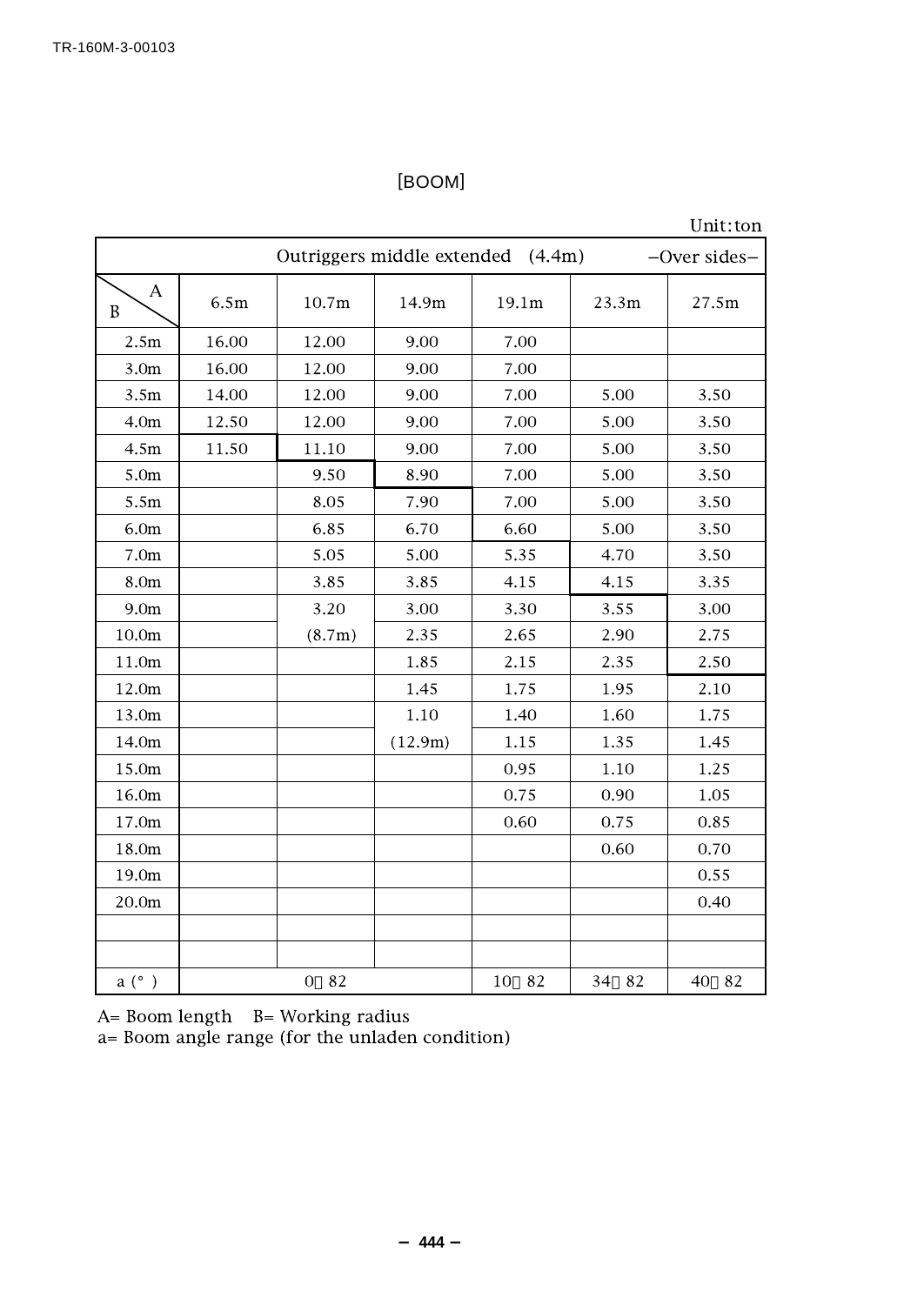## [BOOM]

Unit:ton

|                   | Outriggers middle extended (3.2m)<br>-Over sides- |        |          |          |          |          |
|-------------------|---------------------------------------------------|--------|----------|----------|----------|----------|
| A<br>B            | 6.5m                                              | 10.7m  | 14.9m    | 19.1m    | 23.3m    | 27.5m    |
| 2.5m              | 16.00                                             | 12.00  | 9.00     | 7.00     |          |          |
| 3.0 <sub>m</sub>  | 14.50                                             | 12.00  | 9.00     | 7.00     |          |          |
| 3.5 <sub>m</sub>  | 10.50                                             | 10.40  | 9.00     | 7.00     | 5.00     | 3.50     |
| 4.0 <sub>m</sub>  | 8.00                                              | 8.25   | 7.75     | 7.00     | 5.00     | 3.50     |
| 4.5m              | 6.50                                              | 6.60   | 6.30     | 7.00     | 5.00     | 3.50     |
| 5.0m              |                                                   | 5.45   | 5.30     | 5.80     | 5.00     | 3.50     |
| 5.5m              |                                                   | 4.60   | 4.40     | 4.90     | 5.00     | 3.50     |
| 6.0 <sub>m</sub>  |                                                   | 3.90   | 3.75     | 4.15     | 4.40     | 3.50     |
| 7.0 <sub>m</sub>  |                                                   | 2.90   | 2.75     | 3.10     | 3.30     | 3.25     |
| 8.0m              |                                                   | 2.20   | 2.05     | 2.35     | 2.60     | 2.70     |
| 9.0 <sub>m</sub>  |                                                   | 1.70   | 1.50     | 1.80     | 2.05     | 2.15     |
| 10.0 <sub>m</sub> |                                                   | (8.7m) | 1.10     | 1.40     | 1.60     | 1.70     |
| 11.0m             |                                                   |        | 0.75     | 1.05     | 1.25     | 1.35     |
| 12.0m             |                                                   |        | 0.50     | 0.80     | 0.95     | 1.10     |
| 13.0m             |                                                   |        |          | 0.55     | 0.75     | 0.85     |
| 14.0m             |                                                   |        |          | 0.40     | 0.55     | 0.65     |
| 15.0m             |                                                   |        |          |          | 0.40     | 0.50     |
| a (°)             | $\mathbf{O}$                                      | 82     | 82<br>24 | 36<br>82 | 82<br>46 | 55<br>82 |

## Unit:ton

|                  | Outriggers minimum extended (1.79m)<br>$-$ Over sides $-$ |            |       |          |           |          |
|------------------|-----------------------------------------------------------|------------|-------|----------|-----------|----------|
| А<br>B           | 6.5m                                                      | 10.7m      | 14.9m | 19.1m    | 23.3m     | 27.5m    |
| 2.5m             | 7.00                                                      | 7.00       | 7.00  | 6.00     |           |          |
| 3.0 <sub>m</sub> | 5.60                                                      | 5.30       | 5.40  | 5.50     |           |          |
| 3.5 <sub>m</sub> | 4.20                                                      | 4.10       | 4.10  | 4.20     | 4.60      | 3.50     |
| 4.0 <sub>m</sub> | 3.30                                                      | 3.25       | 3.20  | 3.50     | 3.75      | 3.50     |
| 4.5m             | 2.80                                                      | 2.60       | 2.55  | 2.90     | 3.05      | 3.20     |
| 5.0 <sub>m</sub> |                                                           | 2.15       | 2.05  | 2.35     | 2.55      | 2.70     |
| 5.5m             |                                                           | 1.75       | 1.60  | 1.90     | 2.15      | 2.25     |
| 6.0 <sub>m</sub> |                                                           | 1.40       | 1.25  | 1.60     | 1.80      | 1.90     |
| 7.0 <sub>m</sub> |                                                           | 0.85       | 0.70  | 1.05     | 1.25      | 1.40     |
| $a^{\circ}$ )    | 82<br>$\Omega$                                            | - 82<br>38 | 57 82 | 82<br>65 | -82<br>70 | 73<br>82 |

A= Boom length B= Working radius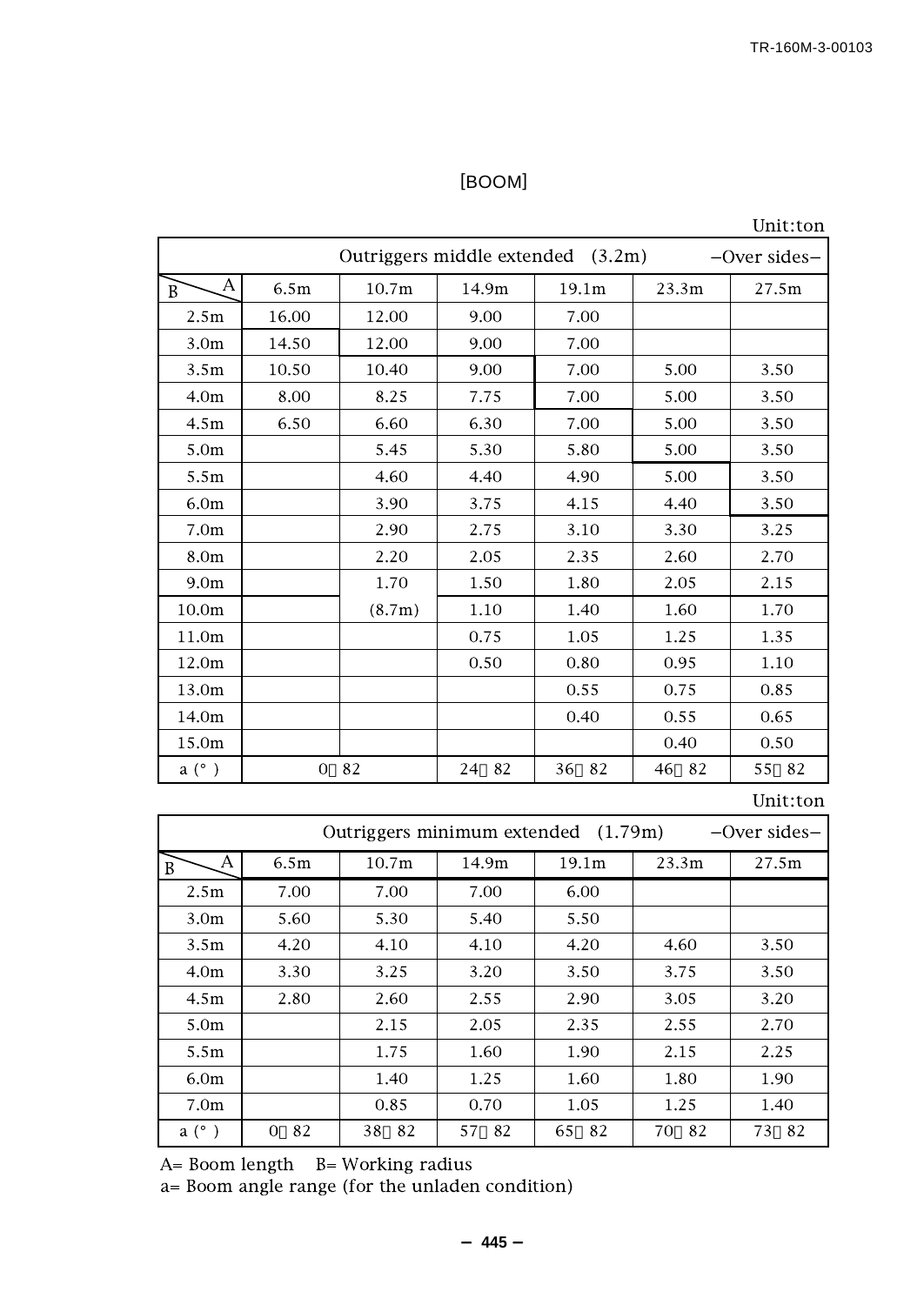|               | Outriggers fully extended (5.2m)<br>$-360^{\circ}$ – |             |      |              |                          |              |  |               |      |             |      |                          | Outriggers middle extended (4.8m<br>-Over sides |              |
|---------------|------------------------------------------------------|-------------|------|--------------|--------------------------|--------------|--|---------------|------|-------------|------|--------------------------|-------------------------------------------------|--------------|
| C             |                                                      |             |      |              | $27.5m$ Boom $+3.5m$ Jib |              |  | $\mathsf{C}$  |      |             |      | $27.5m$ Boom $+3.5m$ Jib |                                                 |              |
| D             |                                                      | $5^{\circ}$ |      | $25^{\circ}$ |                          | $45^{\circ}$ |  | D             |      | $5^{\circ}$ |      | $25^\circ$               |                                                 | $45^{\circ}$ |
| $E^{\circ}$ ) | B(m)                                                 | M(t)        | B(m) | M(t)         | B(m)                     | M(t)         |  | $E$ (°)       | B(m) | M(t)        | B(m) | M(t)                     | B(m)                                            | M            |
| 82            | 4.2                                                  | 2.00        | 5.1  | 1.50         | 6.1                      | 1.25         |  | 82            | 4.2  | 2.00        | 5.1  | 1.50                     | 6.1                                             | 1.2          |
| 75            | 8.1                                                  | 2.00        | 8.8  | 1.50         | 9.8                      | 1.25         |  | 75            | 8.1  | 2.00        | 8.8  | 1.50                     | 9.8                                             | 1.2          |
| 70            | 10.8                                                 | 2.00        | 11.4 | 1.50         | 12.3                     | 1.25         |  | 70            | 10.8 | 2.00        | 11.4 | 1.50                     | 12.3                                            | 1.2          |
| 65            | 13.2                                                 | 1.60        | 13.8 | 1.35         | 14.6                     | 1.25         |  | 65            | 13.2 | 1.60        | 13.8 | 1.35                     | 14.6                                            | 1.2          |
| 60            | 15.5                                                 | 1.35        | 16.1 | 1.15         | 16.8                     | 1.15         |  | 60            | 15.5 | 1.25        | 16.1 | 1.15                     | 16.8                                            | 1.1          |
| 55            | 17.7                                                 | 1.05        | 18.2 | 1.10         | 18.8                     | 1.00         |  | 55            | 17.6 | 0.90        | 18.2 | 0.85                     | 18.8                                            | $0.\xi$      |
| 50            | 19.7                                                 | 0.85        | 20.1 | 0.80         | 20.7                     | 0.80         |  | 50            | 19.7 | 0.65        | 20.1 | 0.65                     | 20.6                                            | 0.6          |
| 45            | 21.6                                                 | 0.65        | 21.9 | 0.60         | 22.3                     | 0.60         |  | 45            | 21.5 | 0.45        | 21.9 | 0.50                     | 22.3                                            | 0.4          |
| 40            | 23.2                                                 | 0.50        | 23.5 | 0.45         |                          |              |  | 40            | 23.2 | 0.35        | 23.5 | 0.35                     |                                                 |              |
| 35            | 24.7                                                 | 0.35        | 24.9 | 0.35         |                          |              |  |               |      |             |      |                          |                                                 |              |
| 30            | 26.0                                                 | 0.25        | 26.1 | 0.25         |                          |              |  |               |      |             |      |                          |                                                 |              |
| $a^{\circ}$ ) |                                                      | 29          | 82   |              | 44                       | 82           |  | $a^{\circ}$ ) |      | 39          | 82   |                          | 44                                              | 82           |

| ۰,<br>× | I |
|---------|---|
|---------|---|

|          | 5.2m)<br>$-360^{\circ}$ – | Outriggers middle extended (4.8m)<br>-Over sides- |      |             |                          |              |      |              |
|----------|---------------------------|---------------------------------------------------|------|-------------|--------------------------|--------------|------|--------------|
| Jib      |                           | C                                                 |      |             | $27.5m$ Boom $+3.5m$ Jib |              |      |              |
|          | $45^{\circ}$              | D                                                 |      | $5^{\circ}$ |                          | $25^{\circ}$ |      | $45^{\circ}$ |
| m)       | M(t)                      | $E$ (°)                                           | B(m) | M(t)        | B(m)                     | M(t)         | B(m) | M(t)         |
| 5.1      | 1.25                      | 82                                                | 4.2  | 2.00        | 5.1                      | 1.50         | 6.1  | 1.25         |
| .8       | 1.25                      | 75                                                | 8.1  | 2.00        | 8.8                      | 1.50         | 9.8  | 1.25         |
| 2.3      | 1.25                      | 70                                                | 10.8 | 2.00        | 11.4                     | 1.50         | 12.3 | 1.25         |
| 1.6      | 1.25                      | 65                                                | 13.2 | 1.60        | 13.8                     | 1.35         | 14.6 | 1.25         |
| 5.8      | 1.15                      | 60                                                | 15.5 | 1.25        | 16.1                     | 1.15         | 16.8 | 1.15         |
| 8.8      | 1.00                      | 55                                                | 17.6 | 0.90        | 18.2                     | 0.85         | 18.8 | 0.85         |
| , 7      | 0.80                      | 50                                                | 19.7 | 0.65        | 20.1                     | 0.65         | 20.6 | 0.60         |
| $^{2.3}$ | 0.60                      | 45                                                | 21.5 | 0.45        | 21.9                     | 0.50         | 22.3 | 0.45         |
|          |                           | 40                                                | 23.2 | 0.35        | 23.5                     | 0.35         |      |              |
|          |                           |                                                   |      |             |                          |              |      |              |
|          |                           |                                                   |      |             |                          |              |      |              |
| 44       | 82                        | $a^{\circ}$ )                                     |      | 39          | 82                       |              | 44   | 82           |

| Outriggers middle extended (4.4m)<br>-Over sides- |      |             |                       |              |      |              |
|---------------------------------------------------|------|-------------|-----------------------|--------------|------|--------------|
| С                                                 |      |             | 27.5m Boom + 3.5m Jib |              |      |              |
| D                                                 |      | $5^{\circ}$ |                       | $25^{\circ}$ |      | $45^{\circ}$ |
| $Eo$ )                                            | B(m) | M(t)        | B(m)                  | M(t)         | B(m) | M(t)         |
| 82                                                | 4.2  | 2.00        | 5.1                   | 1.50         | 6.1  | 1.25         |
| 75                                                | 8.1  | 2.00        | 8.8                   | 1.50         | 9.8  | 1.25         |
| 70                                                | 10.8 | 2.00        | 11.4                  | 1.50         | 12.3 | 1.25         |
| 65                                                | 13.1 | 1.45        | 13.8                  | 1.35         | 14.6 | 1.25         |
| 60                                                | 15.4 | 1.00        | 16.0                  | 1.00         | 16.8 | 0.90         |
| 55                                                | 17.6 | 0.70        | 18.1                  | 0.70         | 18.7 | 0.65         |
| 50                                                | 19.6 | 0.50        | 20.1                  | 0.50         | 20.6 | 0.45         |
| 45                                                | 21.5 | 0.30        | 21.9                  | 0.30         | 22.2 | 0.30         |
|                                                   |      |             |                       |              |      |              |
|                                                   |      |             |                       |              |      |              |
|                                                   |      |             |                       |              |      |              |
| a (°)<br>$\lambda$                                |      |             | 44                    | 82           |      |              |

| Outriggers middle extended (3.2m) |
|-----------------------------------|
| -Over sides-                      |

| $\mathsf{C}$                | 27.5m Boom + 3.5m Jib |      |      |              |              |      |  |
|-----------------------------|-----------------------|------|------|--------------|--------------|------|--|
| D                           | 5°                    |      |      | $25^{\circ}$ | $45^{\circ}$ |      |  |
| E (° )                      | B(m)                  | M(t) | B(m) | M(t)         | B(m)         | M(t) |  |
| 82                          | 4.2                   | 2.00 | 5.1  | 1.50         | 6.1          | 1.25 |  |
| 75                          | 8.1                   | 2.00 | 8.8  | 1.50         | 9.8          | 1.25 |  |
| 72                          | 9.6                   | 1.50 | 10.3 | 1.30         | 11.3         | 1.25 |  |
| 70                          | 10.6                  | 1.20 | 11.3 | 1.10         | 12.2         | 1.05 |  |
| 65                          | 13.0                  | 0.75 | 13.7 | 0.70         | 14.4         | 0.65 |  |
| 60                          | 15.3                  | 0.40 | 16.0 | 0.35         | 16.6         | 0.35 |  |
|                             |                       |      |      |              |              |      |  |
|                             |                       |      |      |              |              |      |  |
|                             |                       |      |      |              |              |      |  |
|                             |                       |      |      |              |              |      |  |
|                             |                       |      |      |              |              |      |  |
| a <sup>°</sup><br>$\lambda$ |                       |      | 59   | 82           |              |      |  |

B= Working radius C= Jib length D= Jib offset

E= Boom angle M= Total rated loads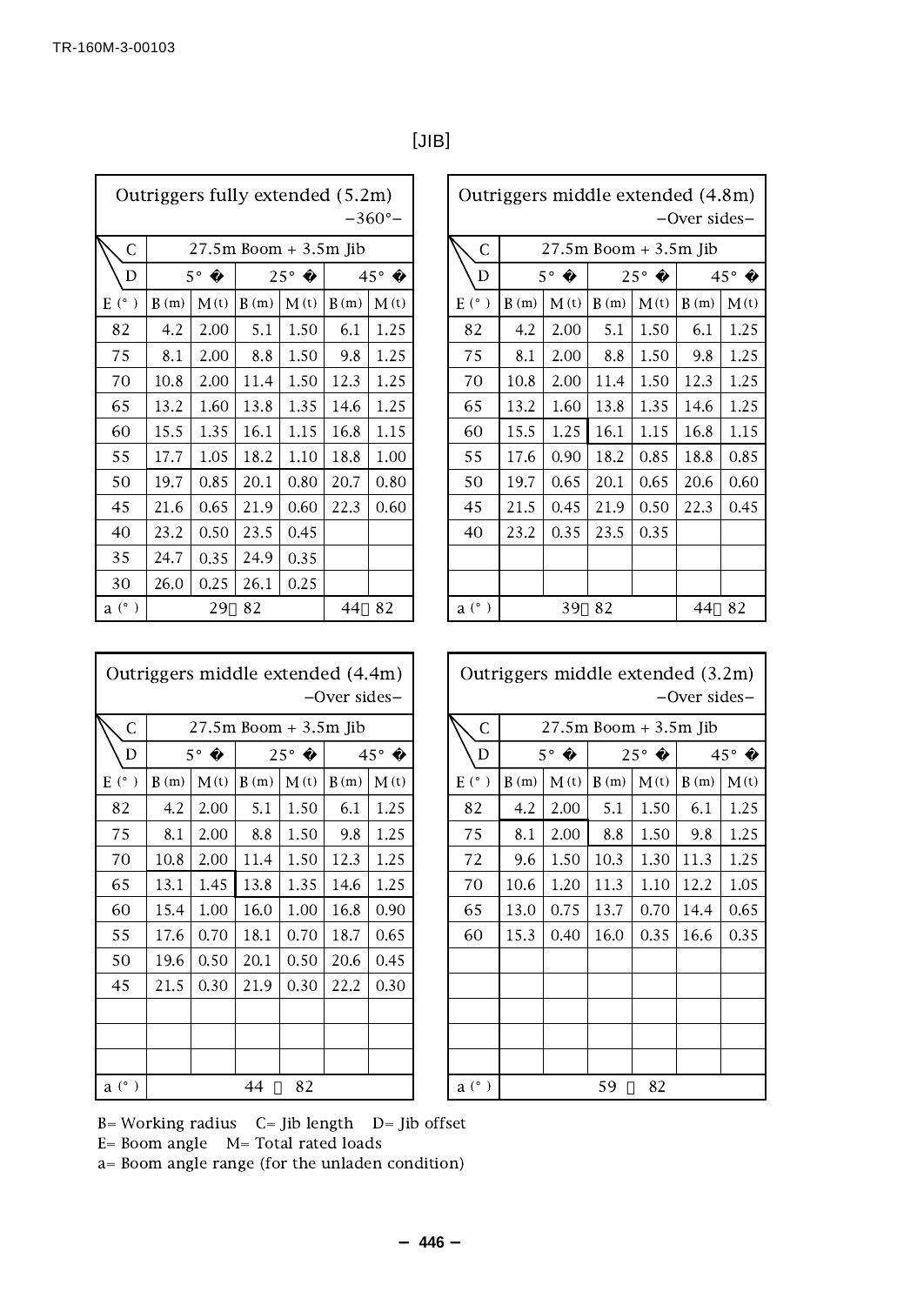#### **PRECAUTIONS TO BE TAKEN WHEN THE OUTRIGGERS ARE EXTENDED:**

- 1. The total rated loads shown are for the case where the crane is set horizontally on firm level ground. They include the weights of the slings and hooks (main hook: 160kg, auxiliary hook: 60kg).
- The values above the bold lines are based on the crane strength while those below are based on the crane stability. 2. Since the working radii are based on the actual values including the deflection of the boom, operations should be performed in accordance with the working radii.
- 3. Jib operations should be performed in accordance with the boom angle, irrespective of the boom length. The working radii are reference values for the case where the jib is mounted on a 27.5m boom.
- 4. The total rated load for the single top shall be the value obtained by subtracting the weight of the hook mounted on the boom from the total rated load of the boom and must not exceed 3.0t.
- 5. As a rule, free-fall operation should be performed only when lowering the hook alone. If a hoisted load must be lowered by free-fall operation, the load must be kept below 1/5th of the total rated load and sudden braking operations must be avoided.
- 6. The table below shows the standard number of part lines for each boom length. The load per line should not exceed 26.2kN (2.67tf) for the main winch and 29.4kN (3.0tf) for the auxiliary winch.

| 6.5m |  |  | $10.7m$   14.9m   19.1m   23.3m   27.5m   Single top |
|------|--|--|------------------------------------------------------|
|      |  |  |                                                      |

 $A=$  Boom length  $H=$  No. of part-lines

7. The hoisting performance for the "Over sides" range will differ according to the extended width of the outriggers. Operations should be performed in accordance with the performance corresponding to the extended width. Also, although the hoisting performances for the "Over front" and "Over rear" ranges are equivalent to those of the "outriggers fully extended" condition, the front and rear ranges (angle a) will differ according to the width to which the outriggers are extended in the left and right directions.

| Extended width | (4.8m) | (4.4m) | (3.2m) | Middle extended   Middle extended   Middle extended   Minimum extended  <br>(1.79m) |
|----------------|--------|--------|--------|-------------------------------------------------------------------------------------|
| Angle a°       |        |        |        |                                                                                     |

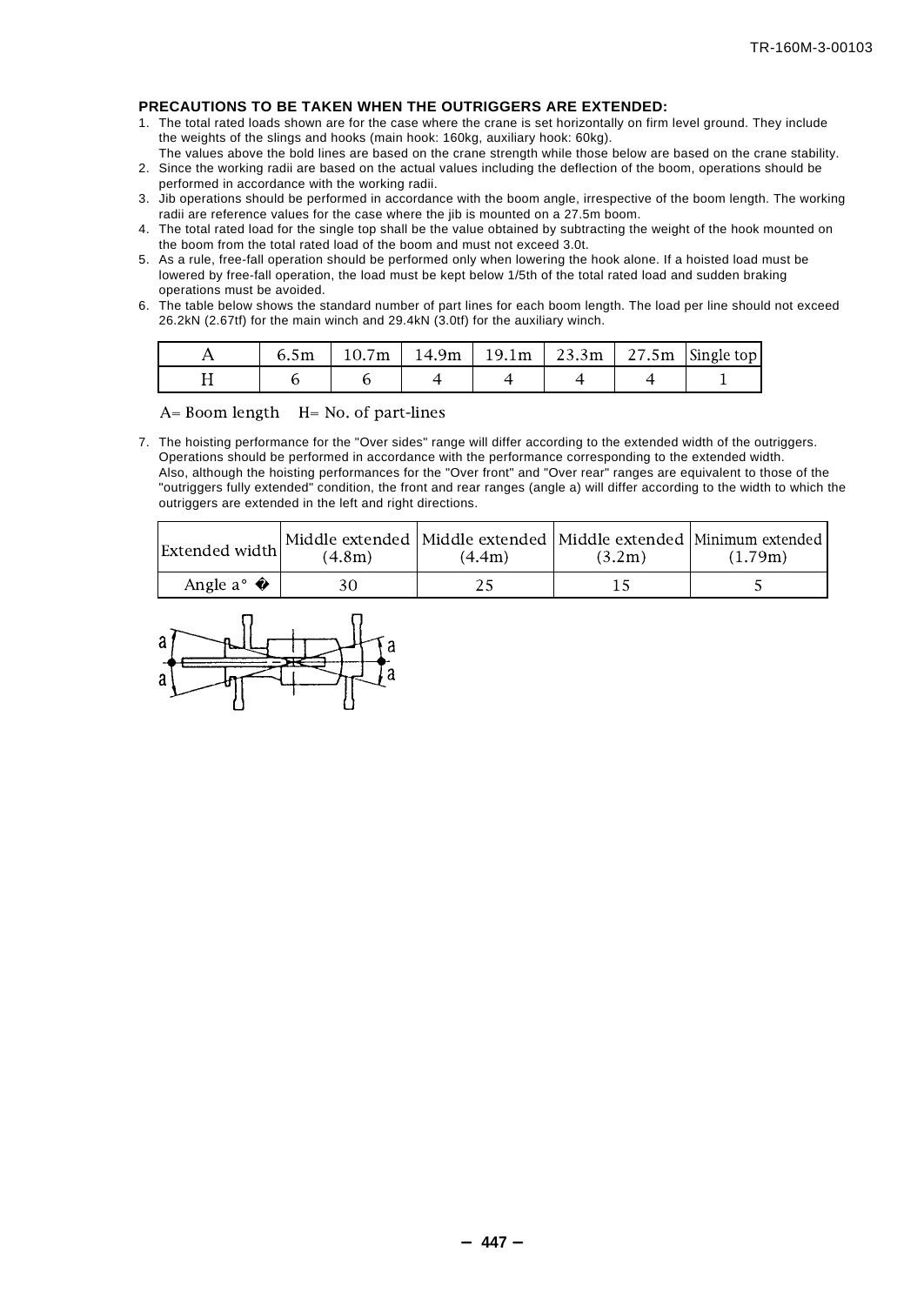|       |            |                      |              |          |            |          |              | 01111.UV |  |  |
|-------|------------|----------------------|--------------|----------|------------|----------|--------------|----------|--|--|
| B     | Stationary |                      |              |          |            |          |              |          |  |  |
| (m)   | 6.5m Boom  |                      | $10.7m$ Boom |          | 14.9m Boom |          | $19.1m$ Boom |          |  |  |
|       | K          | G                    | K            | G        | K          | G        | K            | G        |  |  |
| 3.0   | 8.00       | 4.40                 | 7.50         | 4.50     | 7.00       | 4.65     | 5.50         | 5.00     |  |  |
| 3.5   | 7.70       | 3.50                 | 7.50         | 3.65     | 7.00       | 3.70     | 5.50         | 4.00     |  |  |
| 4.0   | 7.30       | 2.80                 | 7.30         | 2.90     | 6.80       | 3.00     | 5.50         | 3.15     |  |  |
| 4.5   | 6.60       | 2.20                 | 6.40         | 2.40     | 5.75       | 2.40     | 5.35         | 2.50     |  |  |
| 5.0   |            |                      | 5.45         | 1.90     | 4.85       | 1.85     | 5.00         | 2.00     |  |  |
| 5.5   |            |                      | 4.60         | 1.50     | 4.15       | 1.40     | 4.45         | 1.65     |  |  |
| 6.0   |            |                      | 3.95         | 1.15     | 3.70       | 1.05     | 3.90         | 1.35     |  |  |
| 7.0   |            |                      | 3.00         | 0.60     | 3.00       | 0.50     | 3.00         | 0.85     |  |  |
| 8.0   |            |                      | 2.30         |          | 2.30       |          | 2.45         | 0.45     |  |  |
| 9.0   |            |                      |              |          | 1.70       |          | 1.90         |          |  |  |
| 10.0  |            |                      |              |          | 1.25       |          | 1.45         |          |  |  |
| 11.0  |            |                      |              |          | 0.95       |          | 1.15         |          |  |  |
| 12.0  |            |                      |              |          | 0.65       |          | 0.85         |          |  |  |
| 13.0  |            |                      |              |          |            |          | 0.60         |          |  |  |
| 14.0  |            |                      |              |          |            |          | 0.40         |          |  |  |
| a (°) |            | 82<br>$\overline{0}$ |              | 38<br>82 | 82<br>24   | 82<br>57 | 36 82        | 62<br>82 |  |  |

(2) Without outriggers

Unit :ton

 $\text{Unit:}\text{ton}$ 

| B             |      | Creep (travelling at 1.6km/h or less) |      |          |            |          |            |          |  |
|---------------|------|---------------------------------------|------|----------|------------|----------|------------|----------|--|
|               |      | $10.7m$ Boom<br>6.5m Boom             |      |          | 14.9m Boom |          | 19.1m Boom |          |  |
| (m)           | K    | G                                     | K    | G        | K          | G        | K          | G        |  |
| 3.0           | 6.70 | 3.70                                  | 6.30 | 3.80     | 5.90       | 3.80     | 4.60       | 4.20     |  |
| 3.5           | 6.50 | 2.95                                  | 6.30 | 3.00     | 5.90       | 3.10     | 4.60       | 3.35     |  |
| 4.0           | 6.10 | 2.35                                  | 6.00 | 2.45     | 5.75       | 2.50     | 4.60       | 2.65     |  |
| 4.5           | 5.50 | 1.85                                  | 5.40 | 2.00     | 4.85       | 2.00     | 4.50       | 2.10     |  |
| 5.0           |      |                                       | 4.60 | 1.60     | 4.10       | 1.55     | 4.20       | 1.65     |  |
| 5.5           |      |                                       | 3.85 | 1.25     | 3.50       | 1.15     | 3.70       | 1.35     |  |
| 6.0           |      |                                       | 3.00 | 0.95     | 3.10       | 0.85     | 3.50       | 1.10     |  |
| 7.0           |      |                                       | 2.50 | 0.50     | 2.50       | 0.40     | 2.50       | 0.70     |  |
| 8.0           |      |                                       | 1.90 |          | 1.90       |          | 2.05       |          |  |
| 9.0           |      |                                       |      |          | 1.40       |          | 1.60       |          |  |
| 10.0          |      |                                       |      |          | 1.05       |          | 1.20       |          |  |
| 11.0          |      |                                       |      |          | 0.80       |          | 0.95       |          |  |
| 12.0          |      |                                       |      |          | 0.55       |          | 0.70       |          |  |
| 13.0          |      |                                       |      |          |            |          | 0.50       |          |  |
| $a^{\circ}$ ) |      | 82<br>$\Omega$                        |      | 82<br>38 | 24<br>82   | 82<br>57 | 42<br>82   | 82<br>65 |  |

B= Working radius K= Front G= 360°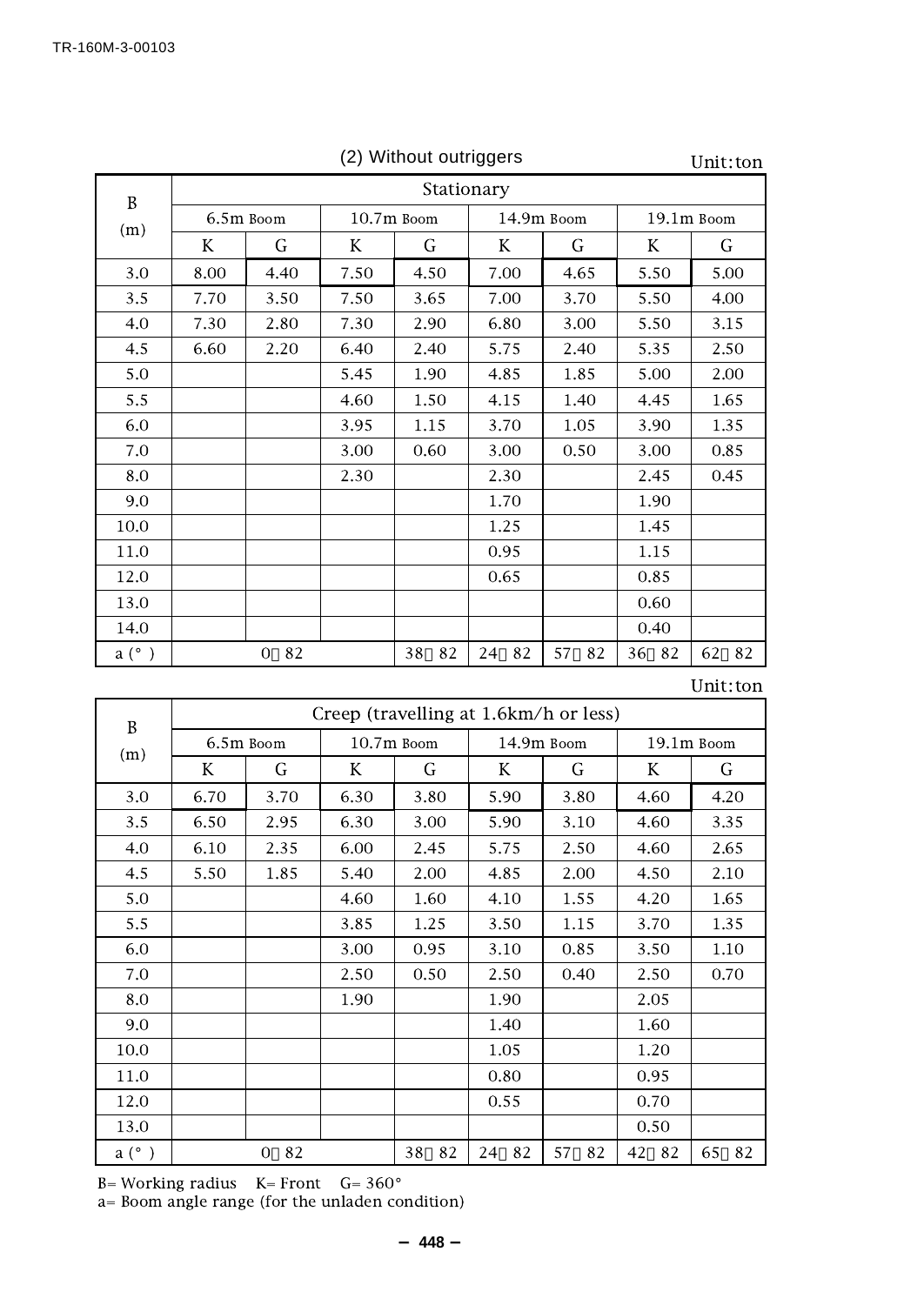#### **PRECAUTIONS TO BE TAKEN WHEN THE OUTRIGGERS ARE NOT MOUNTED:**

1. The total rated loads shown are for the case where the tire air pressure on firm level ground is as specified 900kPa (9.00kgf/cm2 ) and the crane is completely spring-locked. They include the weights of the slings and hooks (main hook: 160kg, auxiliary hook: 60kg).

The values above the bold lines are based on the crane strength while those below are based on the crane stability. The foundation, working conditions, etc. should be taken into consideration for actual work.

- 2. Since the working radii are based on the actual values including the deflection of the boom and the tires, operations should be performed in accordance with the working radii.
- 3. The table below shows the standard number of part lines for each boom length. The load per line should not exceed 26.2kN (2.67tf) for the main winch and 29.4kN (3.0tf) for the auxiliary winch.

| 6.5m | 10.7m | 14.9m | 19.1 $m$   Single top |
|------|-------|-------|-----------------------|
|      |       |       |                       |

 $A=$  Boom length  $H=$  No. of part-lines

4. "Over front" crane operations should be performed only when the AML "over-front area indicator lamp" is lit. The boom must be kept inside a 2° area over front of the carrier when performing "Over front" crane operations without the outriggers.



- 5. The total rated load for the single top shall be the value obtained by subtracting the weight of the hook mounted on the boom from the total rated load of the boom and must not exceed 3.0t.
- 6. Free-fall operations should not be performed without outriggers.
- Booms over 19.1m in length and jibs should not be used without outriggers.
- 7. The "Drive Mode Selection" switch should be set to "4-wheel / Lo" for creeping while hoisting a load and the shift lever should be set to first.
- 8. When creeping while hoisting a load, the swing brake should be applied, the load should be kept as close to the ground as possible but not touching the ground and the speed should be kept at 1.6km/h or less. In particular, any abrupt steering, starting or braking must be avoided.
- 9. Crane operations should not be performed when creeping while hoisting a load.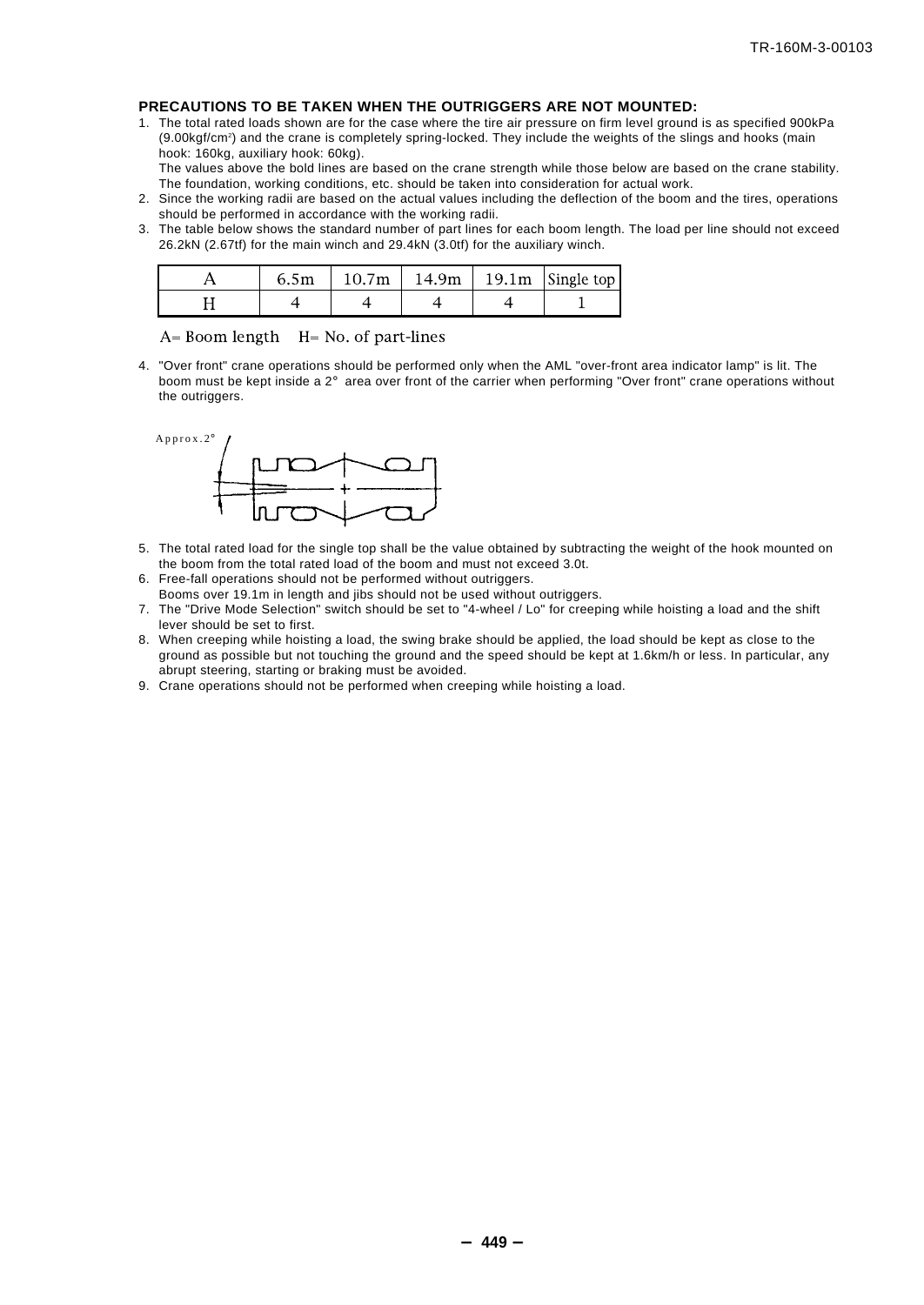## WORKING RADIUS - LIFTING HEIGHT



#### **NOTES:**

1. The deflection of the boom is not incorporated in the figure above.

2. The figure above is for the case where the outriggers are fully extended (360°).